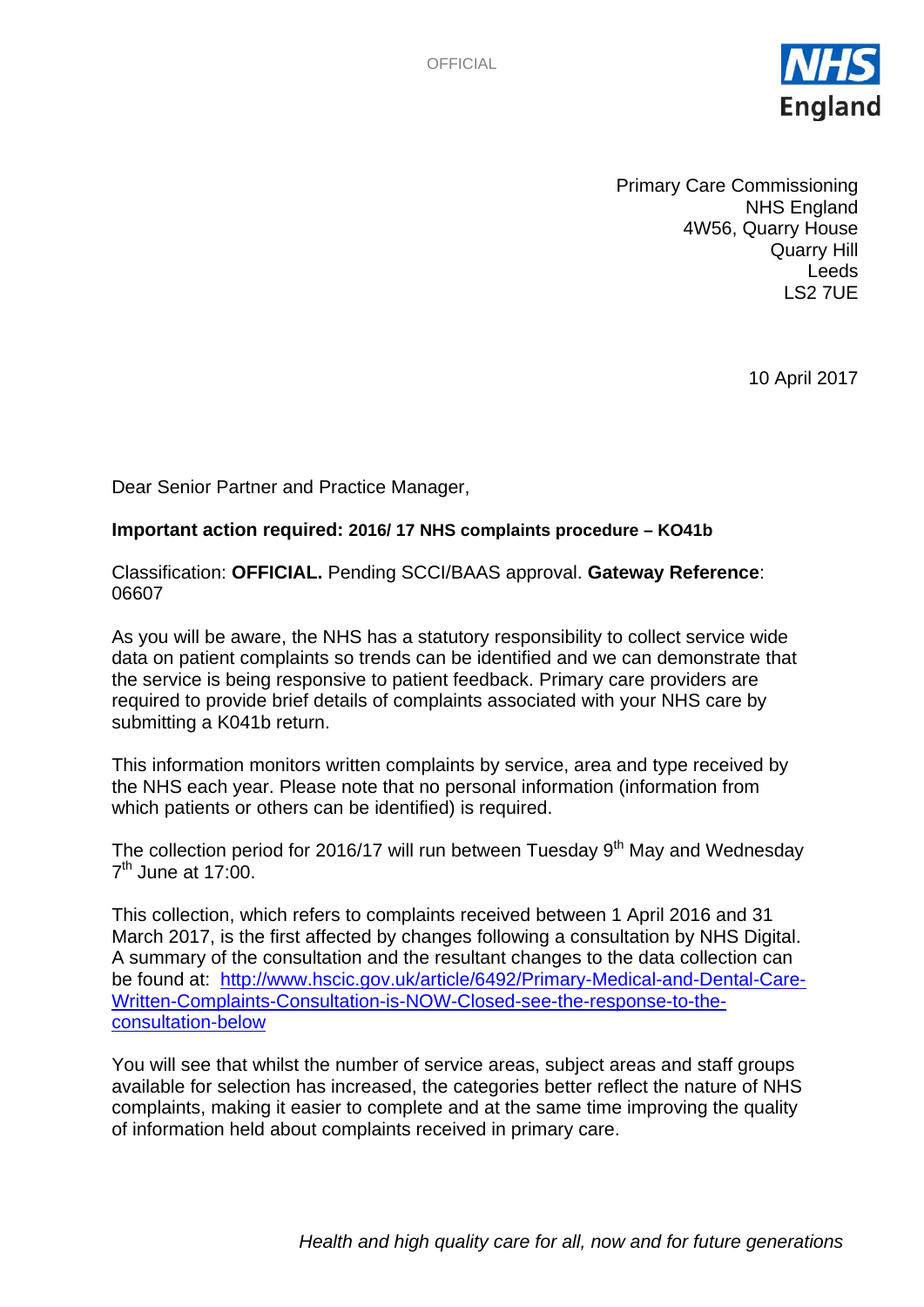The updated options for categorising complaints are attached as an appendix to this letter; however there are a few general points worthy of note:

- Unlike previous collections you will be able to select more than one subject area for each complaint received. In previous years you would be asked to select the subject area that best represented the complaint, whereas now you could select more than one (for example, where a complaint references attitude of practitioner and a misdiagnosis you can select both categories on the return).
- The number of staff groups able for selection (about who the complaint was made) has significantly increased to more accurately reflect the scope of professions involved in the delivery of primary care services.

Should you have any queries relating to the categorisation of complaints you have received during the year, please contact NHS Digital at [enquiries@nhsdigital.nhs.uk](mailto:enquiries@nhsdigital.nhs.uk)

## **What happens next?**

As in previous years the data collection will be done through an online form administered by the NHS Business Services Authority. You will receive an email containing a custom hyperlink that will take you to a form relating to your practice contract number(s).

All correspondence will be sent from [surveys@webhost.snapsurveys.com](mailto:surveys@webhost.snapsurveys.com) and [nhsbsa.dentalko41breturn@nhs.net,](mailto:nhsbsa.dentalko41breturn@nhs.net) so please add these email addresses to your safe senders list to ensure you receive them.

The KO41b complaints form will only be available during the collection period. Guidance notes for completing the return will be made available on the NHS Digital website in due course.

If you need any further help regarding the KO41b Dental collection please email [nhsbsa.dentalko41breturn@nhs.net.](mailto:nhsbsa.dentalko41breturn@nhs.net)

Yours sincerely

Best wishes

Dr David Geddes Head of Primary Care Commissioning GMC no. 3253722

*Health and high quality care for all, now and for future generations*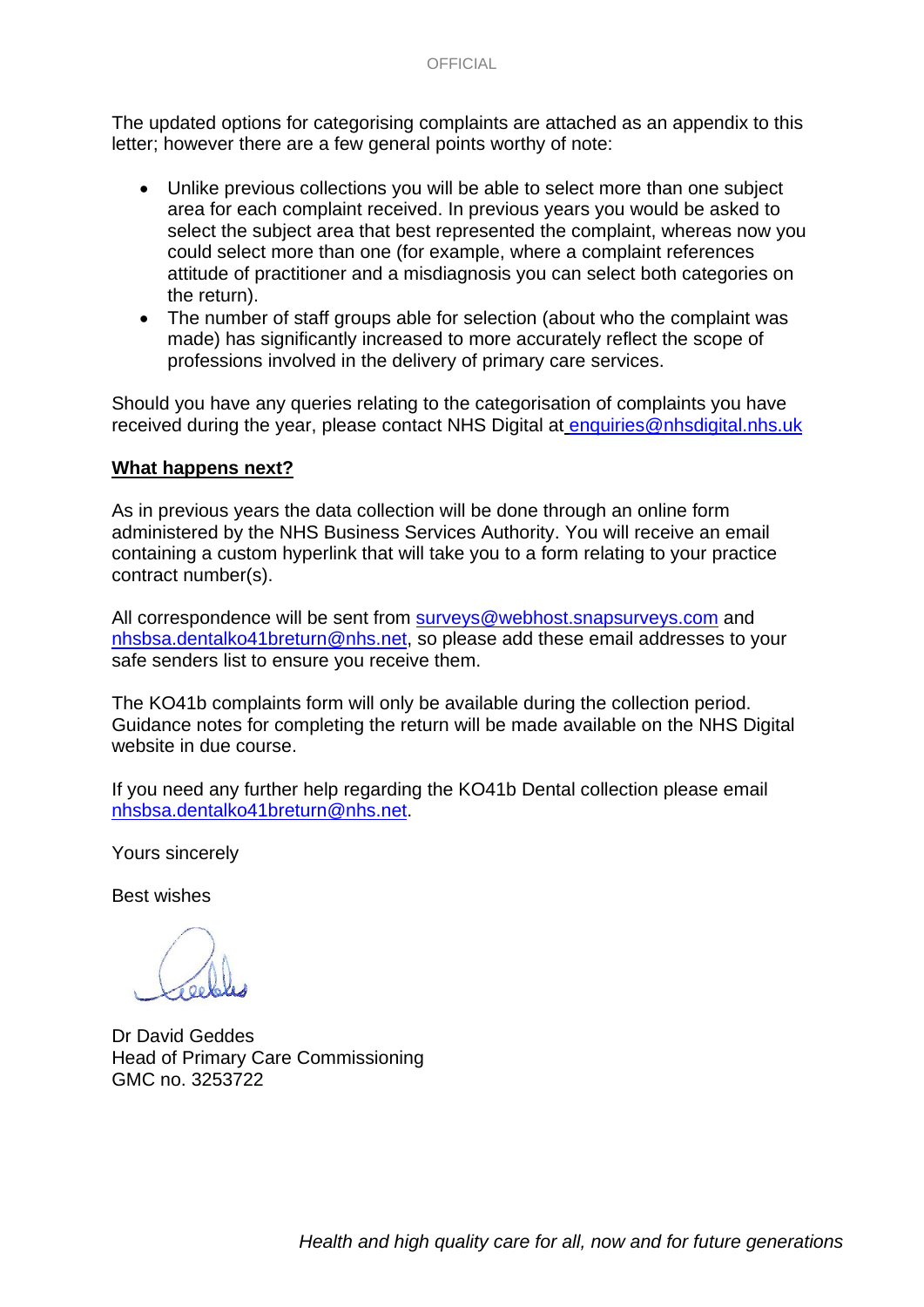## **APPENDIX**

## **Data fields for KO41b complaints return**

| Area                               | <b>Data Item</b>                                             | <b>Definition</b>                                            |
|------------------------------------|--------------------------------------------------------------|--------------------------------------------------------------|
|                                    |                                                              |                                                              |
| Organisation<br><b>Details and</b> | <b>Total Brought Forward</b>                                 | Number of complaints carried<br>forward from last submission |
| <b>Summary</b>                     | <b>Total New</b>                                             | Number of new complaints                                     |
| <b>Information</b>                 |                                                              | received during the reporting                                |
|                                    |                                                              | period                                                       |
|                                    | <b>Total Resolved</b>                                        | Number of complaints resolved                                |
|                                    |                                                              | during reporting period                                      |
|                                    | Number Upheld                                                | of the resolved the number that                              |
|                                    |                                                              | were fully upheld                                            |
|                                    | <b>Number Partially Upheld</b>                               | of the resolved the number that                              |
|                                    |                                                              | were partially upheld                                        |
|                                    | Number Not Upheld                                            | of the resolved the number that                              |
|                                    | <b>Total Carried Forward</b>                                 | were fully not upheld<br>Number of unresolved complaints     |
|                                    |                                                              | carried forward to next period                               |
| Age of patient by or               | Age 0-5                                                      | For the number of new complaints                             |
| on behalf of whom                  | Age 6-17                                                     | during the reporting period                                  |
| the complaint is                   | Age 18-25                                                    | breakdown of age of patient                                  |
| made                               | Age 26-55                                                    |                                                              |
|                                    | Age 56-64                                                    |                                                              |
|                                    | Age 65-74                                                    |                                                              |
|                                    | Age 75 and over                                              |                                                              |
|                                    | Age Unknown                                                  |                                                              |
|                                    | Total all ages                                               |                                                              |
| <b>Status of</b>                   | Patient                                                      | For the number of new complaints                             |
| complainant                        | Parent                                                       | during the reporting period                                  |
|                                    | Guardian                                                     | breakdown by who is complaining                              |
|                                    | Carer                                                        |                                                              |
|                                    | Other                                                        |                                                              |
|                                    | Total                                                        |                                                              |
| <b>Subject Area</b>                | Anaesthesia                                                  | For the number of new complaints                             |
|                                    | Appointment (Obtaining inc.                                  | during the reporting period                                  |
|                                    | 0844 numbers)                                                | breakdown by Subject Area                                    |
|                                    | Appointment Availability/Length                              | (there may be more than one                                  |
|                                    | Care Planning                                                | subject area for each complaint                              |
|                                    | Charging/ Costs                                              | received)                                                    |
|                                    | <b>Clinical Treatment (inc. Errors)</b>                      |                                                              |
|                                    |                                                              |                                                              |
|                                    |                                                              |                                                              |
|                                    | Communications                                               |                                                              |
|                                    | Confidentiality (Breach etc.)                                |                                                              |
|                                    | <b>Consent to Treatment</b>                                  |                                                              |
|                                    | Delay in Diagnosis                                           |                                                              |
|                                    | Delay in Failure to Refer<br>Disability Issues (Access etc.) |                                                              |

*Health and high quality care for all, now and for future generations*